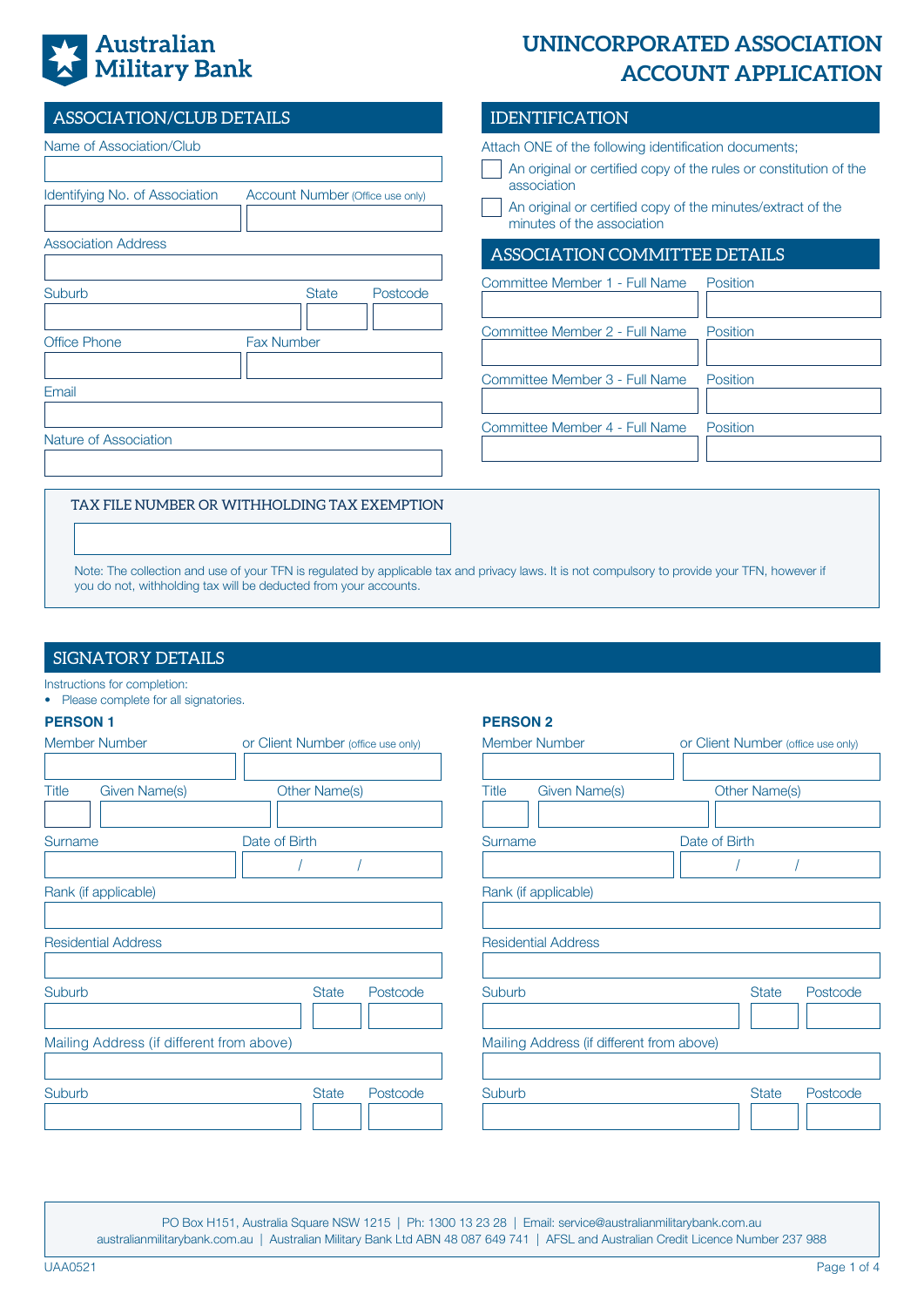| <b>Person 1 (Continued)</b>                                                                                                        |                                                                                                                                                                                                                                                                                                    | <b>Person 2 (Continued)</b>                                                        |                                                                       |  |  |
|------------------------------------------------------------------------------------------------------------------------------------|----------------------------------------------------------------------------------------------------------------------------------------------------------------------------------------------------------------------------------------------------------------------------------------------------|------------------------------------------------------------------------------------|-----------------------------------------------------------------------|--|--|
| Home Phone                                                                                                                         | <b>Work Phone</b>                                                                                                                                                                                                                                                                                  | Home Phone                                                                         | <b>Work Phone</b>                                                     |  |  |
| <b>Mobile</b>                                                                                                                      | Email                                                                                                                                                                                                                                                                                              | <b>Mobile</b>                                                                      | Email                                                                 |  |  |
| <b>Service Number</b>                                                                                                              | Occupation                                                                                                                                                                                                                                                                                         | <b>Service Number</b>                                                              | Occupation                                                            |  |  |
| <b>Country of Residence</b>                                                                                                        |                                                                                                                                                                                                                                                                                                    | <b>Country of Residence</b>                                                        |                                                                       |  |  |
| Citizenship                                                                                                                        |                                                                                                                                                                                                                                                                                                    | Citizenship                                                                        |                                                                       |  |  |
| Are you a Tax Resident in a jurisdiction other than Australia?<br>Yes<br><b>No</b>                                                 |                                                                                                                                                                                                                                                                                                    | Are you a Tax Resident in a jurisdiction other than Australia?<br>Yes<br><b>No</b> |                                                                       |  |  |
| Identification Number (TIN):<br>Country 1                                                                                          | If yes, please specify the country and provide your Tax<br><b>TIN</b>                                                                                                                                                                                                                              | Identification Number (TIN):<br>Country 1                                          | If yes, please specify the country and provide your Tax<br><b>TIN</b> |  |  |
|                                                                                                                                    |                                                                                                                                                                                                                                                                                                    |                                                                                    |                                                                       |  |  |
| Country 2                                                                                                                          | <b>TIN</b>                                                                                                                                                                                                                                                                                         | Country 2                                                                          | <b>TIN</b>                                                            |  |  |
| Country 3                                                                                                                          | <b>TIN</b>                                                                                                                                                                                                                                                                                         | Country 3                                                                          | <b>TIN</b>                                                            |  |  |
| registration number.                                                                                                               | Note: A TIN is the tax reference number issued to you by the tax office in the country where you are a resident for tax purposes. Where a country<br>does not issue a TIN, complete an equivalent number, for example a social security, national insurance, personal identification or a resident |                                                                                    |                                                                       |  |  |
| Are you a Politically Exposed Person (PEP)?<br>Are you a Politically Exposed Person (PEP)?<br>Yes<br><b>No</b><br>Yes<br><b>No</b> |                                                                                                                                                                                                                                                                                                    |                                                                                    |                                                                       |  |  |
| $\bullet$<br>٠<br>Senior government officials<br>۰                                                                                 | A Politically Exposed Person (PEP) is someone who performs important public functions. For example:<br>A high ranking member of the armed forces (top three senior levels of each service)<br>Heads of state, government and cabinet ministers                                                     |                                                                                    |                                                                       |  |  |

• Senior executive of state-owned organisation

A PEP is also the immediate family member of a person referred to above, including a spouse, defacto partner or child.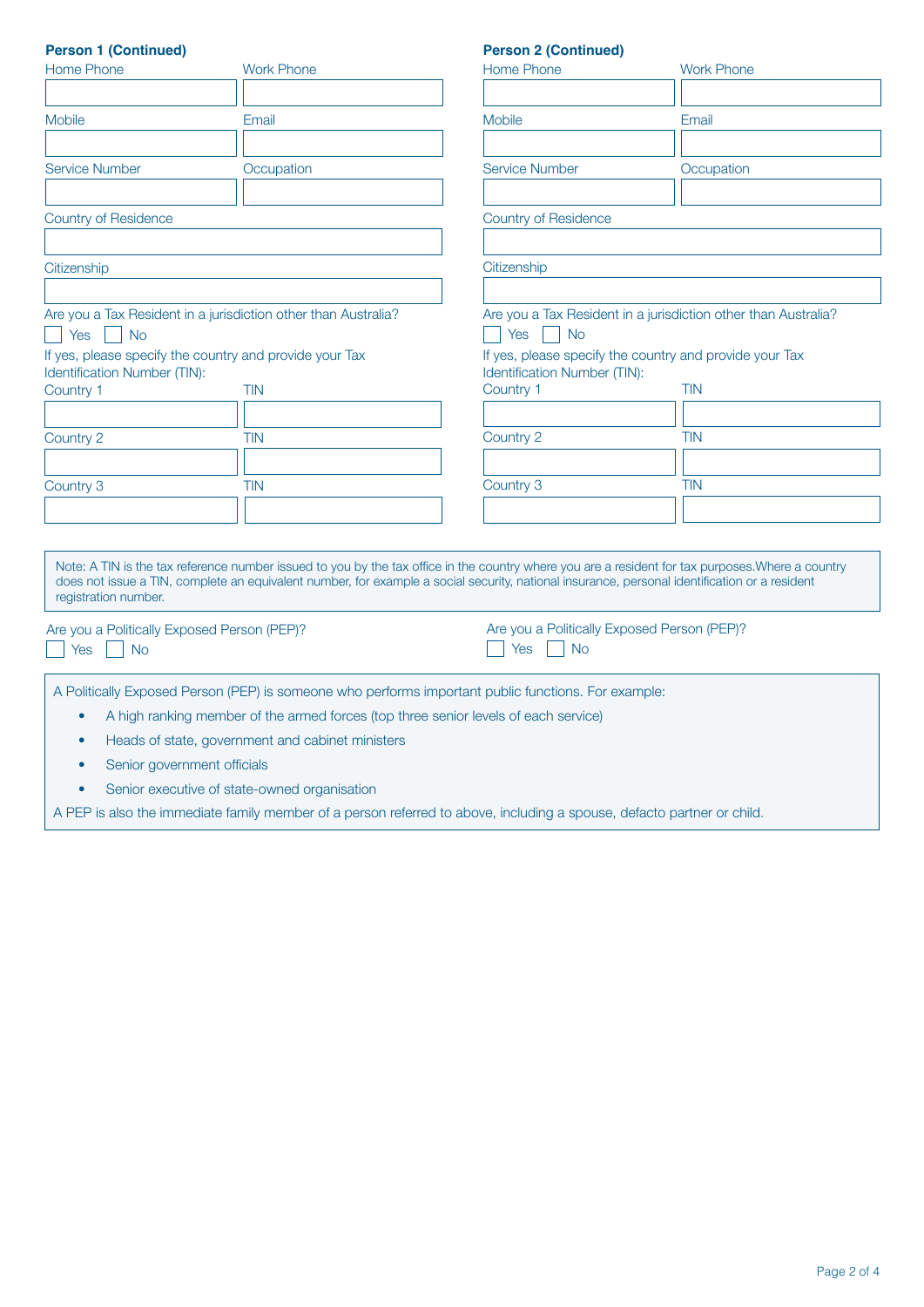#### **Person 3**

#### Are you a Tax Resident in a jurisdiction other than Australia?  $\top$  Yes  $\Box$  No If yes, please specify the country and provide your Tax Identification Number (TIN): Country 1 TIN Country 2 TIN Country 3 TIN *Please refer to information above for TIN definition.* Are you a Politically Exposed Person (PEP)?  $\bigcap$  Yes  $\bigcap$  No *Please refer to information above for PEP definition.* Are you a Tax Resident in a jurisdiction other than Australia?  $\Box$  Yes  $\Box$  No If yes, please specify the country and provide your Tax Identification Number (TIN): Country 1 TIN Country 2 TIN Country 3 TIN *Please refer to information above for TIN definition.* Are you a Politically Exposed Person (PEP)?  $\Box$  Yes  $\Box$  No *Please refer to information above for PEP definition.* Member Number **Client Number** (office use only) Title Given Name(s) Cher Name(s) Surname Date of Birth / / Rank (if applicable) Residential Address Suburb **Suburb** State Postcode Mailing Address (if different from above) Suburb **Suburb** State Postcode Home Phone **Work Phone** Mobile **Email** Service Number **Construction** Country of Residence **Citizenship Person 4** Member Number or Client Number (office use only) Title Given Name(s) Other Name(s) Surname Date of Birth / / Rank (if applicable) Residential Address Suburb State Postcode Mailing Address (if different from above) Suburb State Postcode Home Phone **Work Phone** Mobile **Email** Service Number **Occupation** Country of Residence **Citizenship**

| <b>ACCOUNTS AND ACCESS FACILITIES OPTIONS*</b>                                                              |                                                                                                                                                                                                                                |  |
|-------------------------------------------------------------------------------------------------------------|--------------------------------------------------------------------------------------------------------------------------------------------------------------------------------------------------------------------------------|--|
| Select the account/s you wish to open:                                                                      |                                                                                                                                                                                                                                |  |
| Term Deposit<br>$\vert$ Mess $\vert$ $\vert$<br>Access<br>Star Saver Direct                                 | Other: the contract of the contract of the contract of the contract of the contract of the contract of the contract of the contract of the contract of the contract of the contract of the contract of the contract of the con |  |
| Select the access facilities you wish to use:                                                               |                                                                                                                                                                                                                                |  |
| Visa Debit Card (not available if two account holders to sign)                                              |                                                                                                                                                                                                                                |  |
| * Terms and Conditions apply - refer to our Terms and Conditions brochure and Schedule of Fees and Charges. |                                                                                                                                                                                                                                |  |